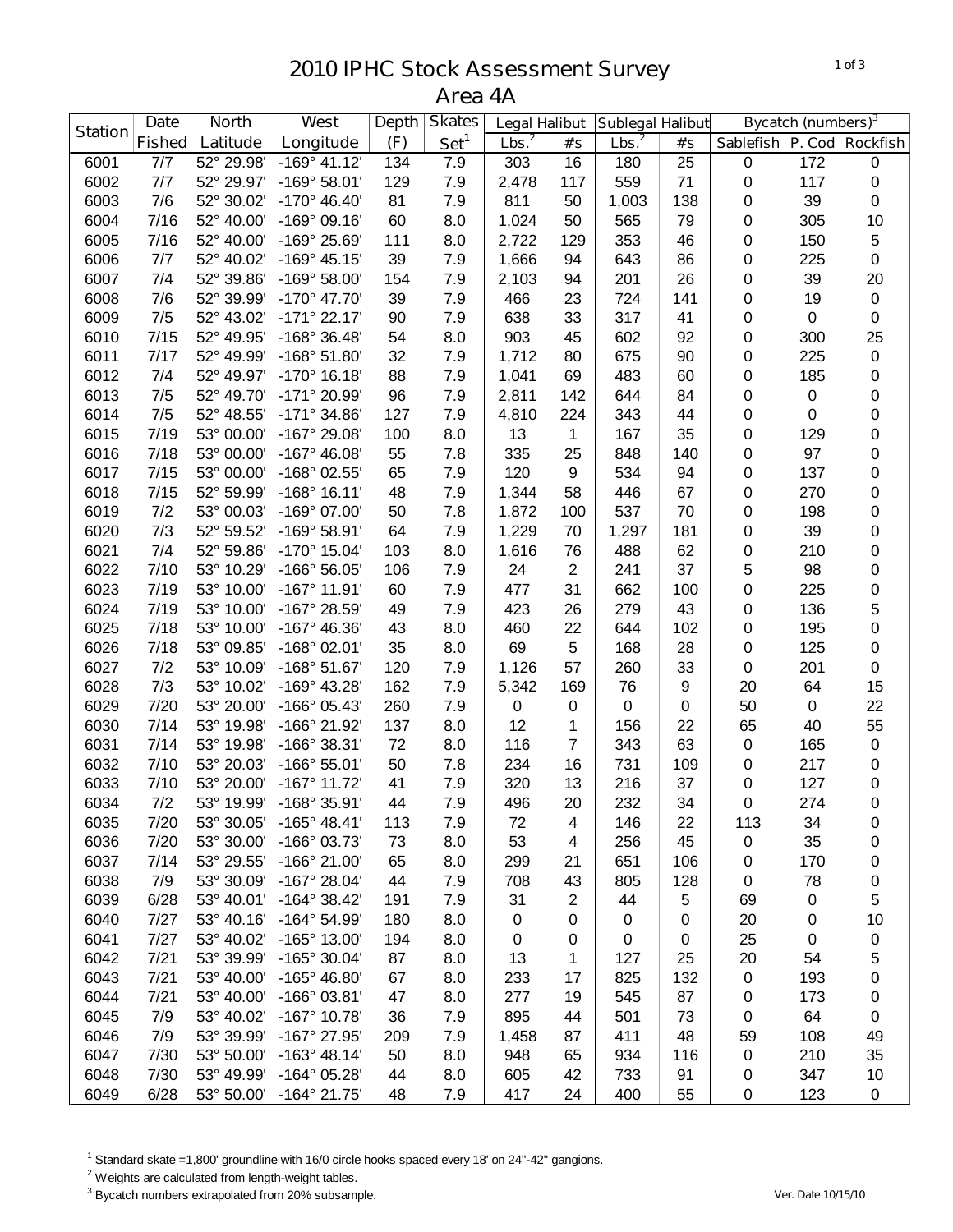## **IPHC Stock Assessment Survey Area 4A**

| Lbs. <sup>2</sup><br>Set <sup>1</sup><br>Lbs. <sup>2</sup><br><b>Fished</b><br>(F)<br>Latitude<br>Longitude<br>P. Cod Rockfish<br>#'s<br>#s<br><b>Sablefish</b><br>6/28<br>53° 50.01'<br>$-164^{\circ}$ 38.81'<br>6050<br>54<br>7.9<br>284<br>20<br>592<br>87<br>$\pmb{0}$<br>117<br>0<br>7/28<br>54<br>25<br>30<br>6051<br>53° 50.05'<br>$-164^{\circ} 56.00'$<br>62<br>8.0<br>4<br>171<br>$\pmb{0}$<br>$\pmb{0}$<br>7/27<br>-165° 11.89'<br>57<br>99<br>6052<br>53° 50.02'<br>8.0<br>115<br>8<br>631<br>0<br>113<br>0<br>7/22<br>-165° 28.98'<br>50<br>128<br>190<br>0<br>6053<br>53° 50.01'<br>8.0<br>108<br>8<br>734<br>0<br>7/26<br>6054<br>53° 49.99'<br>$-165^{\circ}$ 46.05'<br>42<br>8.0<br>19<br>458<br>92<br>210<br>0<br>1<br>$\mathbf 0$<br>7/26<br>41<br>52<br>127<br>79<br>0<br>6055<br>53° 49.46'<br>-166° 03.04'<br>8.0<br>1,018<br>752<br>0<br>7/26<br>0<br>6056<br>53° 49.79'<br>-166° 20.00'<br>130<br>8.0<br>172<br>11<br>138<br>19<br>188<br>0<br>7/30<br>815<br>6057<br>53° 59.97'<br>$-164^{\circ}$ 06.00'<br>41<br>8.0<br>199<br>14<br>119<br>200<br>$\pmb{0}$<br>0<br>7/29<br>6058<br>54° 00.04'<br>-164° 23.00'<br>56<br>8.0<br>358<br>24<br>1,087<br>174<br>0<br>90<br>$\pmb{0}$<br>7/29<br>54<br>6059<br>54° 00.08'<br>$-164^{\circ}$ 40.00'<br>8.0<br>535<br>40<br>912<br>125<br>0<br>45<br>0<br>7/28<br>51<br>371<br>6060<br>54° 00.12'<br>-164° 56.97'<br>44<br>7.9<br>$\overline{4}$<br>67<br>0<br>157<br>0<br>7/28<br>54° 00.05'<br>-165° 10.82'<br>121<br>0<br>6061<br>41<br>8.0<br>1,543<br>87<br>905<br>0<br>240<br>7/22<br>53<br>85<br>6062<br>54° 00.00'<br>-165° 28.89'<br>8.0<br>536<br>32<br>338<br>0<br>0<br>40<br>7/22<br>519<br>32<br>73<br>6063<br>54° 00.00'<br>-165° 45.83'<br>46<br>8.0<br>498<br>0<br>185<br>$\pmb{0}$<br>6064<br>7/31<br>-164° 07.04'<br>92<br>$\overline{7}$<br>71<br>65<br>54° 10.00'<br>39<br>8.0<br>482<br>0<br>$\pmb{0}$<br>7/31<br>12<br>26<br>0<br>6065<br>54° 10.00'<br>$-164^{\circ}$ 25.07'<br>8.0<br>132<br>0<br>0<br>48<br>$\mathbf 1$<br>7/29<br>74<br>185<br>0<br>6066<br>54° 08.02'<br>$-164^{\circ}$ 42.14'<br>41<br>8.0<br>244<br>18<br>488<br>0<br>6/29<br>-165° 43.69'<br>262<br>36<br>5<br>$\pmb{0}$<br>7001<br>54° 30.20'<br>205<br>8.0<br>17<br>1<br>0<br>6/30<br>25<br>7002<br>54° 29.95'<br>-166° 19.27'<br>271<br>8.0<br>307<br>15<br>16<br>$\overline{2}$<br>0<br>$\pmb{0}$<br>25<br>10<br>7003<br>7/4<br>54° 29.90'<br>-166° 35.62'<br>265<br>8.0<br>235<br>13<br>$\mathbf 0$<br>0<br>0<br>7004<br>7/4<br>261<br>8.0<br>20<br>54° 29.98'<br>-166° 52.30'<br>448<br>23<br>0<br>0<br>0<br>0<br>6/28<br>$\pmb{0}$<br>7006<br>54° 39.95'<br>-165° 25.98'<br>109<br>8.0<br>14<br>30<br>10<br>1<br>4<br>0<br>5<br>7007<br>6/29<br>54° 39.90'<br>-165° 42.73'<br>182<br>8.0<br>95<br>8<br>669<br>89<br>0<br>0<br>6/29<br>5<br>7008<br>54° 40.10'<br>-166° 00.75'<br>179<br>8.0<br>189<br>351<br>44<br>0<br>14<br>0<br>5<br>6/30<br>21<br>0<br>7009<br>54° 40.00'<br>-166° 17.80'<br>174<br>8.0<br>309<br>20<br>182<br>0<br>5<br>28<br>$\pmb{0}$<br>7010<br>6/30<br>54° 39.95'<br>-166° 34.81'<br>185<br>8.0<br>827<br>48<br>239<br>0<br>18<br>15<br>7011<br>7/4<br>54° 40.02'<br>-166° 52.62'<br>207<br>8.0<br>1,015<br>55<br>164<br>0<br>0<br>5<br>5<br>7/3<br>-167° 09.82'<br>247<br>$\overline{2}$<br>7012<br>54° 40.12'<br>8.0<br>416<br>20<br>20<br>0<br>5<br>6/28<br>13<br>0<br>7013<br>54° 50.16'<br>$-165^{\circ}$ 25.12'<br>82<br>8.0<br>16<br>80<br>0<br>1<br>5<br>6/28<br>26<br>42<br>0<br>7014<br>54° 50.05'<br>-165° 43.03'<br>84<br>8.0<br>2<br>292<br>0<br>6<br>7/1<br>85<br>0<br>7015<br>54° 49.99'<br>-166° 00.01'<br>8.0<br>$\boldsymbol{0}$<br>0<br>0<br>0<br>0<br>7/1<br>7016<br>54° 49.73'<br>-166° 17.57'<br>91<br>8.0<br>34<br>2<br>10<br>0<br>0<br>1<br>0<br>7/1<br>108<br>25<br>3<br>7017<br>54° 49.86'<br>-166° 34.75'<br>8.0<br>187<br>11<br>0<br>$\pmb{0}$<br>0<br>54° 50.02' -166° 51.97'<br>128<br>60<br>6<br>$\Omega$<br>7018<br>7/3<br>144<br>8.0<br>$\overline{7}$<br>0<br>0<br>7019<br>7/3<br>54° 50.50'<br>$-167^\circ$ 11.15'<br>193<br>8.0<br>1,678<br>99<br>217<br>23<br>0<br>0<br>0<br>7021<br>7/2<br>54° 59.97'<br>-166° 33.74'<br>8.0<br>80<br>38<br>$\overline{2}$<br>6<br>1<br>0<br>0<br>0<br>7/2<br>7022<br>55° 00.06'<br>$-166°52.45'$<br>84<br>8.0<br>276<br>12<br>10<br>0<br>0<br>0<br>1<br>7023<br>7/13<br>3<br>54° 59.98'<br>$-167^{\circ}$ 08.62'<br>95<br>8.0<br>257<br>13<br>23<br>0<br>0<br>0<br>7024<br>7/12<br>55° 00.02'<br>161<br>6.3<br>585<br>35<br>64<br>45<br>$-167^{\circ}$ 26.88'<br>7<br>0<br>0<br>7025<br>7/2<br>55° 09.96'<br>8.0<br>11<br>-166° 34.20'<br>77<br>206<br>28<br>3<br>0<br>25<br>0<br>7026<br>7/13<br>7.9<br>9<br>15<br>55° 10.03'<br>-166° 50.97'<br>79<br>117<br>8<br>1<br>0<br>0<br>7027<br>7/13<br>55° 09.97'<br>8.0<br>18<br>2<br>5<br>$-167^{\circ}$ 08.72'<br>82<br>111<br>0<br>6<br>0<br>7/12<br>8.0<br>7028<br>55° 09.95'<br>-167° 26.39'<br>89<br>162<br>10<br>15<br>0<br>0<br>0<br>0<br>7029<br>7/12<br>168<br>8.0<br>75<br>55° 09.95'<br>$-167^{\circ}$ 44.09'<br>293<br>19<br>8<br>10<br>0<br>0<br>7030<br>7/8<br>89<br>8.0<br>55° 20.12'<br>$-167^{\circ}$ 44.05'<br>214<br>10<br>72<br>54<br>8<br>0<br>0<br>7031<br>7/8<br>55° 20.30'<br>-168° 01.04'<br>195<br>8.0<br>550<br>36<br>186<br>20<br>10<br>0<br>0<br>7032<br>7/8<br>55° 29.93'<br>$-168°01.27'$<br>79<br>49<br>5<br>8.0<br>276<br>15<br>6<br>0<br>0<br>7033<br>7/9<br>55° 29.99'<br>-168° 19.53'<br>141<br>7.9<br>62<br>31<br>15<br>0<br>4<br>4<br>0 | <b>Station</b> | <b>Date</b> | <b>North</b> | West         | <b>Depth</b> | <b>Skates</b> | <b>Legal Halibut</b> |                | <b>Sublegal Halibut</b> |   |   | <b>Bycatch (numbers)</b> <sup>3</sup> |   |
|------------------------------------------------------------------------------------------------------------------------------------------------------------------------------------------------------------------------------------------------------------------------------------------------------------------------------------------------------------------------------------------------------------------------------------------------------------------------------------------------------------------------------------------------------------------------------------------------------------------------------------------------------------------------------------------------------------------------------------------------------------------------------------------------------------------------------------------------------------------------------------------------------------------------------------------------------------------------------------------------------------------------------------------------------------------------------------------------------------------------------------------------------------------------------------------------------------------------------------------------------------------------------------------------------------------------------------------------------------------------------------------------------------------------------------------------------------------------------------------------------------------------------------------------------------------------------------------------------------------------------------------------------------------------------------------------------------------------------------------------------------------------------------------------------------------------------------------------------------------------------------------------------------------------------------------------------------------------------------------------------------------------------------------------------------------------------------------------------------------------------------------------------------------------------------------------------------------------------------------------------------------------------------------------------------------------------------------------------------------------------------------------------------------------------------------------------------------------------------------------------------------------------------------------------------------------------------------------------------------------------------------------------------------------------------------------------------------------------------------------------------------------------------------------------------------------------------------------------------------------------------------------------------------------------------------------------------------------------------------------------------------------------------------------------------------------------------------------------------------------------------------------------------------------------------------------------------------------------------------------------------------------------------------------------------------------------------------------------------------------------------------------------------------------------------------------------------------------------------------------------------------------------------------------------------------------------------------------------------------------------------------------------------------------------------------------------------------------------------------------------------------------------------------------------------------------------------------------------------------------------------------------------------------------------------------------------------------------------------------------------------------------------------------------------------------------------------------------------------------------------------------------------------------------------------------------------------------------------------------------------------------------------------------------------------------------------------------------------------------------------------------------------------------------------------------------------------------------------------------------------------------------------------------------------------------------------------------------------------------------------------------------------------------------------------------------------------------------------------------------------------------------------------------------------------------------------------------------------------------------------------------------------------------------------------------------------------------------------------------------------------------------------------------------------------------------------------------------------------------------------------------------------------------------------------------------------------------------------------------------------------------------------------------------------------------------------------------------------------------------------------------------------------------------------------------------------------------------------------------------------|----------------|-------------|--------------|--------------|--------------|---------------|----------------------|----------------|-------------------------|---|---|---------------------------------------|---|
|                                                                                                                                                                                                                                                                                                                                                                                                                                                                                                                                                                                                                                                                                                                                                                                                                                                                                                                                                                                                                                                                                                                                                                                                                                                                                                                                                                                                                                                                                                                                                                                                                                                                                                                                                                                                                                                                                                                                                                                                                                                                                                                                                                                                                                                                                                                                                                                                                                                                                                                                                                                                                                                                                                                                                                                                                                                                                                                                                                                                                                                                                                                                                                                                                                                                                                                                                                                                                                                                                                                                                                                                                                                                                                                                                                                                                                                                                                                                                                                                                                                                                                                                                                                                                                                                                                                                                                                                                                                                                                                                                                                                                                                                                                                                                                                                                                                                                                                                                                                                                                                                                                                                                                                                                                                                                                                                                                                                                                                                                                      |                |             |              |              |              |               |                      |                |                         |   |   |                                       |   |
|                                                                                                                                                                                                                                                                                                                                                                                                                                                                                                                                                                                                                                                                                                                                                                                                                                                                                                                                                                                                                                                                                                                                                                                                                                                                                                                                                                                                                                                                                                                                                                                                                                                                                                                                                                                                                                                                                                                                                                                                                                                                                                                                                                                                                                                                                                                                                                                                                                                                                                                                                                                                                                                                                                                                                                                                                                                                                                                                                                                                                                                                                                                                                                                                                                                                                                                                                                                                                                                                                                                                                                                                                                                                                                                                                                                                                                                                                                                                                                                                                                                                                                                                                                                                                                                                                                                                                                                                                                                                                                                                                                                                                                                                                                                                                                                                                                                                                                                                                                                                                                                                                                                                                                                                                                                                                                                                                                                                                                                                                                      |                |             |              |              |              |               |                      |                |                         |   |   |                                       |   |
|                                                                                                                                                                                                                                                                                                                                                                                                                                                                                                                                                                                                                                                                                                                                                                                                                                                                                                                                                                                                                                                                                                                                                                                                                                                                                                                                                                                                                                                                                                                                                                                                                                                                                                                                                                                                                                                                                                                                                                                                                                                                                                                                                                                                                                                                                                                                                                                                                                                                                                                                                                                                                                                                                                                                                                                                                                                                                                                                                                                                                                                                                                                                                                                                                                                                                                                                                                                                                                                                                                                                                                                                                                                                                                                                                                                                                                                                                                                                                                                                                                                                                                                                                                                                                                                                                                                                                                                                                                                                                                                                                                                                                                                                                                                                                                                                                                                                                                                                                                                                                                                                                                                                                                                                                                                                                                                                                                                                                                                                                                      |                |             |              |              |              |               |                      |                |                         |   |   |                                       |   |
|                                                                                                                                                                                                                                                                                                                                                                                                                                                                                                                                                                                                                                                                                                                                                                                                                                                                                                                                                                                                                                                                                                                                                                                                                                                                                                                                                                                                                                                                                                                                                                                                                                                                                                                                                                                                                                                                                                                                                                                                                                                                                                                                                                                                                                                                                                                                                                                                                                                                                                                                                                                                                                                                                                                                                                                                                                                                                                                                                                                                                                                                                                                                                                                                                                                                                                                                                                                                                                                                                                                                                                                                                                                                                                                                                                                                                                                                                                                                                                                                                                                                                                                                                                                                                                                                                                                                                                                                                                                                                                                                                                                                                                                                                                                                                                                                                                                                                                                                                                                                                                                                                                                                                                                                                                                                                                                                                                                                                                                                                                      |                |             |              |              |              |               |                      |                |                         |   |   |                                       |   |
|                                                                                                                                                                                                                                                                                                                                                                                                                                                                                                                                                                                                                                                                                                                                                                                                                                                                                                                                                                                                                                                                                                                                                                                                                                                                                                                                                                                                                                                                                                                                                                                                                                                                                                                                                                                                                                                                                                                                                                                                                                                                                                                                                                                                                                                                                                                                                                                                                                                                                                                                                                                                                                                                                                                                                                                                                                                                                                                                                                                                                                                                                                                                                                                                                                                                                                                                                                                                                                                                                                                                                                                                                                                                                                                                                                                                                                                                                                                                                                                                                                                                                                                                                                                                                                                                                                                                                                                                                                                                                                                                                                                                                                                                                                                                                                                                                                                                                                                                                                                                                                                                                                                                                                                                                                                                                                                                                                                                                                                                                                      |                |             |              |              |              |               |                      |                |                         |   |   |                                       |   |
|                                                                                                                                                                                                                                                                                                                                                                                                                                                                                                                                                                                                                                                                                                                                                                                                                                                                                                                                                                                                                                                                                                                                                                                                                                                                                                                                                                                                                                                                                                                                                                                                                                                                                                                                                                                                                                                                                                                                                                                                                                                                                                                                                                                                                                                                                                                                                                                                                                                                                                                                                                                                                                                                                                                                                                                                                                                                                                                                                                                                                                                                                                                                                                                                                                                                                                                                                                                                                                                                                                                                                                                                                                                                                                                                                                                                                                                                                                                                                                                                                                                                                                                                                                                                                                                                                                                                                                                                                                                                                                                                                                                                                                                                                                                                                                                                                                                                                                                                                                                                                                                                                                                                                                                                                                                                                                                                                                                                                                                                                                      |                |             |              |              |              |               |                      |                |                         |   |   |                                       |   |
|                                                                                                                                                                                                                                                                                                                                                                                                                                                                                                                                                                                                                                                                                                                                                                                                                                                                                                                                                                                                                                                                                                                                                                                                                                                                                                                                                                                                                                                                                                                                                                                                                                                                                                                                                                                                                                                                                                                                                                                                                                                                                                                                                                                                                                                                                                                                                                                                                                                                                                                                                                                                                                                                                                                                                                                                                                                                                                                                                                                                                                                                                                                                                                                                                                                                                                                                                                                                                                                                                                                                                                                                                                                                                                                                                                                                                                                                                                                                                                                                                                                                                                                                                                                                                                                                                                                                                                                                                                                                                                                                                                                                                                                                                                                                                                                                                                                                                                                                                                                                                                                                                                                                                                                                                                                                                                                                                                                                                                                                                                      |                |             |              |              |              |               |                      |                |                         |   |   |                                       |   |
|                                                                                                                                                                                                                                                                                                                                                                                                                                                                                                                                                                                                                                                                                                                                                                                                                                                                                                                                                                                                                                                                                                                                                                                                                                                                                                                                                                                                                                                                                                                                                                                                                                                                                                                                                                                                                                                                                                                                                                                                                                                                                                                                                                                                                                                                                                                                                                                                                                                                                                                                                                                                                                                                                                                                                                                                                                                                                                                                                                                                                                                                                                                                                                                                                                                                                                                                                                                                                                                                                                                                                                                                                                                                                                                                                                                                                                                                                                                                                                                                                                                                                                                                                                                                                                                                                                                                                                                                                                                                                                                                                                                                                                                                                                                                                                                                                                                                                                                                                                                                                                                                                                                                                                                                                                                                                                                                                                                                                                                                                                      |                |             |              |              |              |               |                      |                |                         |   |   |                                       |   |
|                                                                                                                                                                                                                                                                                                                                                                                                                                                                                                                                                                                                                                                                                                                                                                                                                                                                                                                                                                                                                                                                                                                                                                                                                                                                                                                                                                                                                                                                                                                                                                                                                                                                                                                                                                                                                                                                                                                                                                                                                                                                                                                                                                                                                                                                                                                                                                                                                                                                                                                                                                                                                                                                                                                                                                                                                                                                                                                                                                                                                                                                                                                                                                                                                                                                                                                                                                                                                                                                                                                                                                                                                                                                                                                                                                                                                                                                                                                                                                                                                                                                                                                                                                                                                                                                                                                                                                                                                                                                                                                                                                                                                                                                                                                                                                                                                                                                                                                                                                                                                                                                                                                                                                                                                                                                                                                                                                                                                                                                                                      |                |             |              |              |              |               |                      |                |                         |   |   |                                       |   |
|                                                                                                                                                                                                                                                                                                                                                                                                                                                                                                                                                                                                                                                                                                                                                                                                                                                                                                                                                                                                                                                                                                                                                                                                                                                                                                                                                                                                                                                                                                                                                                                                                                                                                                                                                                                                                                                                                                                                                                                                                                                                                                                                                                                                                                                                                                                                                                                                                                                                                                                                                                                                                                                                                                                                                                                                                                                                                                                                                                                                                                                                                                                                                                                                                                                                                                                                                                                                                                                                                                                                                                                                                                                                                                                                                                                                                                                                                                                                                                                                                                                                                                                                                                                                                                                                                                                                                                                                                                                                                                                                                                                                                                                                                                                                                                                                                                                                                                                                                                                                                                                                                                                                                                                                                                                                                                                                                                                                                                                                                                      |                |             |              |              |              |               |                      |                |                         |   |   |                                       |   |
|                                                                                                                                                                                                                                                                                                                                                                                                                                                                                                                                                                                                                                                                                                                                                                                                                                                                                                                                                                                                                                                                                                                                                                                                                                                                                                                                                                                                                                                                                                                                                                                                                                                                                                                                                                                                                                                                                                                                                                                                                                                                                                                                                                                                                                                                                                                                                                                                                                                                                                                                                                                                                                                                                                                                                                                                                                                                                                                                                                                                                                                                                                                                                                                                                                                                                                                                                                                                                                                                                                                                                                                                                                                                                                                                                                                                                                                                                                                                                                                                                                                                                                                                                                                                                                                                                                                                                                                                                                                                                                                                                                                                                                                                                                                                                                                                                                                                                                                                                                                                                                                                                                                                                                                                                                                                                                                                                                                                                                                                                                      |                |             |              |              |              |               |                      |                |                         |   |   |                                       |   |
|                                                                                                                                                                                                                                                                                                                                                                                                                                                                                                                                                                                                                                                                                                                                                                                                                                                                                                                                                                                                                                                                                                                                                                                                                                                                                                                                                                                                                                                                                                                                                                                                                                                                                                                                                                                                                                                                                                                                                                                                                                                                                                                                                                                                                                                                                                                                                                                                                                                                                                                                                                                                                                                                                                                                                                                                                                                                                                                                                                                                                                                                                                                                                                                                                                                                                                                                                                                                                                                                                                                                                                                                                                                                                                                                                                                                                                                                                                                                                                                                                                                                                                                                                                                                                                                                                                                                                                                                                                                                                                                                                                                                                                                                                                                                                                                                                                                                                                                                                                                                                                                                                                                                                                                                                                                                                                                                                                                                                                                                                                      |                |             |              |              |              |               |                      |                |                         |   |   |                                       |   |
|                                                                                                                                                                                                                                                                                                                                                                                                                                                                                                                                                                                                                                                                                                                                                                                                                                                                                                                                                                                                                                                                                                                                                                                                                                                                                                                                                                                                                                                                                                                                                                                                                                                                                                                                                                                                                                                                                                                                                                                                                                                                                                                                                                                                                                                                                                                                                                                                                                                                                                                                                                                                                                                                                                                                                                                                                                                                                                                                                                                                                                                                                                                                                                                                                                                                                                                                                                                                                                                                                                                                                                                                                                                                                                                                                                                                                                                                                                                                                                                                                                                                                                                                                                                                                                                                                                                                                                                                                                                                                                                                                                                                                                                                                                                                                                                                                                                                                                                                                                                                                                                                                                                                                                                                                                                                                                                                                                                                                                                                                                      |                |             |              |              |              |               |                      |                |                         |   |   |                                       |   |
|                                                                                                                                                                                                                                                                                                                                                                                                                                                                                                                                                                                                                                                                                                                                                                                                                                                                                                                                                                                                                                                                                                                                                                                                                                                                                                                                                                                                                                                                                                                                                                                                                                                                                                                                                                                                                                                                                                                                                                                                                                                                                                                                                                                                                                                                                                                                                                                                                                                                                                                                                                                                                                                                                                                                                                                                                                                                                                                                                                                                                                                                                                                                                                                                                                                                                                                                                                                                                                                                                                                                                                                                                                                                                                                                                                                                                                                                                                                                                                                                                                                                                                                                                                                                                                                                                                                                                                                                                                                                                                                                                                                                                                                                                                                                                                                                                                                                                                                                                                                                                                                                                                                                                                                                                                                                                                                                                                                                                                                                                                      |                |             |              |              |              |               |                      |                |                         |   |   |                                       |   |
|                                                                                                                                                                                                                                                                                                                                                                                                                                                                                                                                                                                                                                                                                                                                                                                                                                                                                                                                                                                                                                                                                                                                                                                                                                                                                                                                                                                                                                                                                                                                                                                                                                                                                                                                                                                                                                                                                                                                                                                                                                                                                                                                                                                                                                                                                                                                                                                                                                                                                                                                                                                                                                                                                                                                                                                                                                                                                                                                                                                                                                                                                                                                                                                                                                                                                                                                                                                                                                                                                                                                                                                                                                                                                                                                                                                                                                                                                                                                                                                                                                                                                                                                                                                                                                                                                                                                                                                                                                                                                                                                                                                                                                                                                                                                                                                                                                                                                                                                                                                                                                                                                                                                                                                                                                                                                                                                                                                                                                                                                                      |                |             |              |              |              |               |                      |                |                         |   |   |                                       |   |
|                                                                                                                                                                                                                                                                                                                                                                                                                                                                                                                                                                                                                                                                                                                                                                                                                                                                                                                                                                                                                                                                                                                                                                                                                                                                                                                                                                                                                                                                                                                                                                                                                                                                                                                                                                                                                                                                                                                                                                                                                                                                                                                                                                                                                                                                                                                                                                                                                                                                                                                                                                                                                                                                                                                                                                                                                                                                                                                                                                                                                                                                                                                                                                                                                                                                                                                                                                                                                                                                                                                                                                                                                                                                                                                                                                                                                                                                                                                                                                                                                                                                                                                                                                                                                                                                                                                                                                                                                                                                                                                                                                                                                                                                                                                                                                                                                                                                                                                                                                                                                                                                                                                                                                                                                                                                                                                                                                                                                                                                                                      |                |             |              |              |              |               |                      |                |                         |   |   |                                       |   |
|                                                                                                                                                                                                                                                                                                                                                                                                                                                                                                                                                                                                                                                                                                                                                                                                                                                                                                                                                                                                                                                                                                                                                                                                                                                                                                                                                                                                                                                                                                                                                                                                                                                                                                                                                                                                                                                                                                                                                                                                                                                                                                                                                                                                                                                                                                                                                                                                                                                                                                                                                                                                                                                                                                                                                                                                                                                                                                                                                                                                                                                                                                                                                                                                                                                                                                                                                                                                                                                                                                                                                                                                                                                                                                                                                                                                                                                                                                                                                                                                                                                                                                                                                                                                                                                                                                                                                                                                                                                                                                                                                                                                                                                                                                                                                                                                                                                                                                                                                                                                                                                                                                                                                                                                                                                                                                                                                                                                                                                                                                      |                |             |              |              |              |               |                      |                |                         |   |   |                                       |   |
|                                                                                                                                                                                                                                                                                                                                                                                                                                                                                                                                                                                                                                                                                                                                                                                                                                                                                                                                                                                                                                                                                                                                                                                                                                                                                                                                                                                                                                                                                                                                                                                                                                                                                                                                                                                                                                                                                                                                                                                                                                                                                                                                                                                                                                                                                                                                                                                                                                                                                                                                                                                                                                                                                                                                                                                                                                                                                                                                                                                                                                                                                                                                                                                                                                                                                                                                                                                                                                                                                                                                                                                                                                                                                                                                                                                                                                                                                                                                                                                                                                                                                                                                                                                                                                                                                                                                                                                                                                                                                                                                                                                                                                                                                                                                                                                                                                                                                                                                                                                                                                                                                                                                                                                                                                                                                                                                                                                                                                                                                                      |                |             |              |              |              |               |                      |                |                         |   |   |                                       |   |
|                                                                                                                                                                                                                                                                                                                                                                                                                                                                                                                                                                                                                                                                                                                                                                                                                                                                                                                                                                                                                                                                                                                                                                                                                                                                                                                                                                                                                                                                                                                                                                                                                                                                                                                                                                                                                                                                                                                                                                                                                                                                                                                                                                                                                                                                                                                                                                                                                                                                                                                                                                                                                                                                                                                                                                                                                                                                                                                                                                                                                                                                                                                                                                                                                                                                                                                                                                                                                                                                                                                                                                                                                                                                                                                                                                                                                                                                                                                                                                                                                                                                                                                                                                                                                                                                                                                                                                                                                                                                                                                                                                                                                                                                                                                                                                                                                                                                                                                                                                                                                                                                                                                                                                                                                                                                                                                                                                                                                                                                                                      |                |             |              |              |              |               |                      |                |                         |   |   |                                       |   |
|                                                                                                                                                                                                                                                                                                                                                                                                                                                                                                                                                                                                                                                                                                                                                                                                                                                                                                                                                                                                                                                                                                                                                                                                                                                                                                                                                                                                                                                                                                                                                                                                                                                                                                                                                                                                                                                                                                                                                                                                                                                                                                                                                                                                                                                                                                                                                                                                                                                                                                                                                                                                                                                                                                                                                                                                                                                                                                                                                                                                                                                                                                                                                                                                                                                                                                                                                                                                                                                                                                                                                                                                                                                                                                                                                                                                                                                                                                                                                                                                                                                                                                                                                                                                                                                                                                                                                                                                                                                                                                                                                                                                                                                                                                                                                                                                                                                                                                                                                                                                                                                                                                                                                                                                                                                                                                                                                                                                                                                                                                      |                |             |              |              |              |               |                      |                |                         |   |   |                                       |   |
|                                                                                                                                                                                                                                                                                                                                                                                                                                                                                                                                                                                                                                                                                                                                                                                                                                                                                                                                                                                                                                                                                                                                                                                                                                                                                                                                                                                                                                                                                                                                                                                                                                                                                                                                                                                                                                                                                                                                                                                                                                                                                                                                                                                                                                                                                                                                                                                                                                                                                                                                                                                                                                                                                                                                                                                                                                                                                                                                                                                                                                                                                                                                                                                                                                                                                                                                                                                                                                                                                                                                                                                                                                                                                                                                                                                                                                                                                                                                                                                                                                                                                                                                                                                                                                                                                                                                                                                                                                                                                                                                                                                                                                                                                                                                                                                                                                                                                                                                                                                                                                                                                                                                                                                                                                                                                                                                                                                                                                                                                                      |                |             |              |              |              |               |                      |                |                         |   |   |                                       |   |
|                                                                                                                                                                                                                                                                                                                                                                                                                                                                                                                                                                                                                                                                                                                                                                                                                                                                                                                                                                                                                                                                                                                                                                                                                                                                                                                                                                                                                                                                                                                                                                                                                                                                                                                                                                                                                                                                                                                                                                                                                                                                                                                                                                                                                                                                                                                                                                                                                                                                                                                                                                                                                                                                                                                                                                                                                                                                                                                                                                                                                                                                                                                                                                                                                                                                                                                                                                                                                                                                                                                                                                                                                                                                                                                                                                                                                                                                                                                                                                                                                                                                                                                                                                                                                                                                                                                                                                                                                                                                                                                                                                                                                                                                                                                                                                                                                                                                                                                                                                                                                                                                                                                                                                                                                                                                                                                                                                                                                                                                                                      |                |             |              |              |              |               |                      |                |                         |   |   |                                       |   |
|                                                                                                                                                                                                                                                                                                                                                                                                                                                                                                                                                                                                                                                                                                                                                                                                                                                                                                                                                                                                                                                                                                                                                                                                                                                                                                                                                                                                                                                                                                                                                                                                                                                                                                                                                                                                                                                                                                                                                                                                                                                                                                                                                                                                                                                                                                                                                                                                                                                                                                                                                                                                                                                                                                                                                                                                                                                                                                                                                                                                                                                                                                                                                                                                                                                                                                                                                                                                                                                                                                                                                                                                                                                                                                                                                                                                                                                                                                                                                                                                                                                                                                                                                                                                                                                                                                                                                                                                                                                                                                                                                                                                                                                                                                                                                                                                                                                                                                                                                                                                                                                                                                                                                                                                                                                                                                                                                                                                                                                                                                      |                |             |              |              |              |               |                      |                |                         |   |   |                                       |   |
|                                                                                                                                                                                                                                                                                                                                                                                                                                                                                                                                                                                                                                                                                                                                                                                                                                                                                                                                                                                                                                                                                                                                                                                                                                                                                                                                                                                                                                                                                                                                                                                                                                                                                                                                                                                                                                                                                                                                                                                                                                                                                                                                                                                                                                                                                                                                                                                                                                                                                                                                                                                                                                                                                                                                                                                                                                                                                                                                                                                                                                                                                                                                                                                                                                                                                                                                                                                                                                                                                                                                                                                                                                                                                                                                                                                                                                                                                                                                                                                                                                                                                                                                                                                                                                                                                                                                                                                                                                                                                                                                                                                                                                                                                                                                                                                                                                                                                                                                                                                                                                                                                                                                                                                                                                                                                                                                                                                                                                                                                                      |                |             |              |              |              |               |                      |                |                         |   |   |                                       |   |
|                                                                                                                                                                                                                                                                                                                                                                                                                                                                                                                                                                                                                                                                                                                                                                                                                                                                                                                                                                                                                                                                                                                                                                                                                                                                                                                                                                                                                                                                                                                                                                                                                                                                                                                                                                                                                                                                                                                                                                                                                                                                                                                                                                                                                                                                                                                                                                                                                                                                                                                                                                                                                                                                                                                                                                                                                                                                                                                                                                                                                                                                                                                                                                                                                                                                                                                                                                                                                                                                                                                                                                                                                                                                                                                                                                                                                                                                                                                                                                                                                                                                                                                                                                                                                                                                                                                                                                                                                                                                                                                                                                                                                                                                                                                                                                                                                                                                                                                                                                                                                                                                                                                                                                                                                                                                                                                                                                                                                                                                                                      |                |             |              |              |              |               |                      |                |                         |   |   |                                       |   |
|                                                                                                                                                                                                                                                                                                                                                                                                                                                                                                                                                                                                                                                                                                                                                                                                                                                                                                                                                                                                                                                                                                                                                                                                                                                                                                                                                                                                                                                                                                                                                                                                                                                                                                                                                                                                                                                                                                                                                                                                                                                                                                                                                                                                                                                                                                                                                                                                                                                                                                                                                                                                                                                                                                                                                                                                                                                                                                                                                                                                                                                                                                                                                                                                                                                                                                                                                                                                                                                                                                                                                                                                                                                                                                                                                                                                                                                                                                                                                                                                                                                                                                                                                                                                                                                                                                                                                                                                                                                                                                                                                                                                                                                                                                                                                                                                                                                                                                                                                                                                                                                                                                                                                                                                                                                                                                                                                                                                                                                                                                      |                |             |              |              |              |               |                      |                |                         |   |   |                                       |   |
|                                                                                                                                                                                                                                                                                                                                                                                                                                                                                                                                                                                                                                                                                                                                                                                                                                                                                                                                                                                                                                                                                                                                                                                                                                                                                                                                                                                                                                                                                                                                                                                                                                                                                                                                                                                                                                                                                                                                                                                                                                                                                                                                                                                                                                                                                                                                                                                                                                                                                                                                                                                                                                                                                                                                                                                                                                                                                                                                                                                                                                                                                                                                                                                                                                                                                                                                                                                                                                                                                                                                                                                                                                                                                                                                                                                                                                                                                                                                                                                                                                                                                                                                                                                                                                                                                                                                                                                                                                                                                                                                                                                                                                                                                                                                                                                                                                                                                                                                                                                                                                                                                                                                                                                                                                                                                                                                                                                                                                                                                                      |                |             |              |              |              |               |                      |                |                         |   |   |                                       |   |
|                                                                                                                                                                                                                                                                                                                                                                                                                                                                                                                                                                                                                                                                                                                                                                                                                                                                                                                                                                                                                                                                                                                                                                                                                                                                                                                                                                                                                                                                                                                                                                                                                                                                                                                                                                                                                                                                                                                                                                                                                                                                                                                                                                                                                                                                                                                                                                                                                                                                                                                                                                                                                                                                                                                                                                                                                                                                                                                                                                                                                                                                                                                                                                                                                                                                                                                                                                                                                                                                                                                                                                                                                                                                                                                                                                                                                                                                                                                                                                                                                                                                                                                                                                                                                                                                                                                                                                                                                                                                                                                                                                                                                                                                                                                                                                                                                                                                                                                                                                                                                                                                                                                                                                                                                                                                                                                                                                                                                                                                                                      |                |             |              |              |              |               |                      |                |                         |   |   |                                       |   |
|                                                                                                                                                                                                                                                                                                                                                                                                                                                                                                                                                                                                                                                                                                                                                                                                                                                                                                                                                                                                                                                                                                                                                                                                                                                                                                                                                                                                                                                                                                                                                                                                                                                                                                                                                                                                                                                                                                                                                                                                                                                                                                                                                                                                                                                                                                                                                                                                                                                                                                                                                                                                                                                                                                                                                                                                                                                                                                                                                                                                                                                                                                                                                                                                                                                                                                                                                                                                                                                                                                                                                                                                                                                                                                                                                                                                                                                                                                                                                                                                                                                                                                                                                                                                                                                                                                                                                                                                                                                                                                                                                                                                                                                                                                                                                                                                                                                                                                                                                                                                                                                                                                                                                                                                                                                                                                                                                                                                                                                                                                      |                |             |              |              |              |               |                      |                |                         |   |   |                                       |   |
|                                                                                                                                                                                                                                                                                                                                                                                                                                                                                                                                                                                                                                                                                                                                                                                                                                                                                                                                                                                                                                                                                                                                                                                                                                                                                                                                                                                                                                                                                                                                                                                                                                                                                                                                                                                                                                                                                                                                                                                                                                                                                                                                                                                                                                                                                                                                                                                                                                                                                                                                                                                                                                                                                                                                                                                                                                                                                                                                                                                                                                                                                                                                                                                                                                                                                                                                                                                                                                                                                                                                                                                                                                                                                                                                                                                                                                                                                                                                                                                                                                                                                                                                                                                                                                                                                                                                                                                                                                                                                                                                                                                                                                                                                                                                                                                                                                                                                                                                                                                                                                                                                                                                                                                                                                                                                                                                                                                                                                                                                                      |                |             |              |              |              |               |                      |                |                         |   |   |                                       |   |
|                                                                                                                                                                                                                                                                                                                                                                                                                                                                                                                                                                                                                                                                                                                                                                                                                                                                                                                                                                                                                                                                                                                                                                                                                                                                                                                                                                                                                                                                                                                                                                                                                                                                                                                                                                                                                                                                                                                                                                                                                                                                                                                                                                                                                                                                                                                                                                                                                                                                                                                                                                                                                                                                                                                                                                                                                                                                                                                                                                                                                                                                                                                                                                                                                                                                                                                                                                                                                                                                                                                                                                                                                                                                                                                                                                                                                                                                                                                                                                                                                                                                                                                                                                                                                                                                                                                                                                                                                                                                                                                                                                                                                                                                                                                                                                                                                                                                                                                                                                                                                                                                                                                                                                                                                                                                                                                                                                                                                                                                                                      |                |             |              |              |              |               |                      |                |                         |   |   |                                       |   |
|                                                                                                                                                                                                                                                                                                                                                                                                                                                                                                                                                                                                                                                                                                                                                                                                                                                                                                                                                                                                                                                                                                                                                                                                                                                                                                                                                                                                                                                                                                                                                                                                                                                                                                                                                                                                                                                                                                                                                                                                                                                                                                                                                                                                                                                                                                                                                                                                                                                                                                                                                                                                                                                                                                                                                                                                                                                                                                                                                                                                                                                                                                                                                                                                                                                                                                                                                                                                                                                                                                                                                                                                                                                                                                                                                                                                                                                                                                                                                                                                                                                                                                                                                                                                                                                                                                                                                                                                                                                                                                                                                                                                                                                                                                                                                                                                                                                                                                                                                                                                                                                                                                                                                                                                                                                                                                                                                                                                                                                                                                      |                |             |              |              |              |               |                      |                |                         |   |   |                                       |   |
|                                                                                                                                                                                                                                                                                                                                                                                                                                                                                                                                                                                                                                                                                                                                                                                                                                                                                                                                                                                                                                                                                                                                                                                                                                                                                                                                                                                                                                                                                                                                                                                                                                                                                                                                                                                                                                                                                                                                                                                                                                                                                                                                                                                                                                                                                                                                                                                                                                                                                                                                                                                                                                                                                                                                                                                                                                                                                                                                                                                                                                                                                                                                                                                                                                                                                                                                                                                                                                                                                                                                                                                                                                                                                                                                                                                                                                                                                                                                                                                                                                                                                                                                                                                                                                                                                                                                                                                                                                                                                                                                                                                                                                                                                                                                                                                                                                                                                                                                                                                                                                                                                                                                                                                                                                                                                                                                                                                                                                                                                                      |                |             |              |              |              |               |                      |                |                         |   |   |                                       |   |
|                                                                                                                                                                                                                                                                                                                                                                                                                                                                                                                                                                                                                                                                                                                                                                                                                                                                                                                                                                                                                                                                                                                                                                                                                                                                                                                                                                                                                                                                                                                                                                                                                                                                                                                                                                                                                                                                                                                                                                                                                                                                                                                                                                                                                                                                                                                                                                                                                                                                                                                                                                                                                                                                                                                                                                                                                                                                                                                                                                                                                                                                                                                                                                                                                                                                                                                                                                                                                                                                                                                                                                                                                                                                                                                                                                                                                                                                                                                                                                                                                                                                                                                                                                                                                                                                                                                                                                                                                                                                                                                                                                                                                                                                                                                                                                                                                                                                                                                                                                                                                                                                                                                                                                                                                                                                                                                                                                                                                                                                                                      |                |             |              |              |              |               |                      |                |                         |   |   |                                       |   |
|                                                                                                                                                                                                                                                                                                                                                                                                                                                                                                                                                                                                                                                                                                                                                                                                                                                                                                                                                                                                                                                                                                                                                                                                                                                                                                                                                                                                                                                                                                                                                                                                                                                                                                                                                                                                                                                                                                                                                                                                                                                                                                                                                                                                                                                                                                                                                                                                                                                                                                                                                                                                                                                                                                                                                                                                                                                                                                                                                                                                                                                                                                                                                                                                                                                                                                                                                                                                                                                                                                                                                                                                                                                                                                                                                                                                                                                                                                                                                                                                                                                                                                                                                                                                                                                                                                                                                                                                                                                                                                                                                                                                                                                                                                                                                                                                                                                                                                                                                                                                                                                                                                                                                                                                                                                                                                                                                                                                                                                                                                      |                |             |              |              |              |               |                      |                |                         |   |   |                                       |   |
|                                                                                                                                                                                                                                                                                                                                                                                                                                                                                                                                                                                                                                                                                                                                                                                                                                                                                                                                                                                                                                                                                                                                                                                                                                                                                                                                                                                                                                                                                                                                                                                                                                                                                                                                                                                                                                                                                                                                                                                                                                                                                                                                                                                                                                                                                                                                                                                                                                                                                                                                                                                                                                                                                                                                                                                                                                                                                                                                                                                                                                                                                                                                                                                                                                                                                                                                                                                                                                                                                                                                                                                                                                                                                                                                                                                                                                                                                                                                                                                                                                                                                                                                                                                                                                                                                                                                                                                                                                                                                                                                                                                                                                                                                                                                                                                                                                                                                                                                                                                                                                                                                                                                                                                                                                                                                                                                                                                                                                                                                                      |                |             |              |              |              |               |                      |                |                         |   |   |                                       |   |
|                                                                                                                                                                                                                                                                                                                                                                                                                                                                                                                                                                                                                                                                                                                                                                                                                                                                                                                                                                                                                                                                                                                                                                                                                                                                                                                                                                                                                                                                                                                                                                                                                                                                                                                                                                                                                                                                                                                                                                                                                                                                                                                                                                                                                                                                                                                                                                                                                                                                                                                                                                                                                                                                                                                                                                                                                                                                                                                                                                                                                                                                                                                                                                                                                                                                                                                                                                                                                                                                                                                                                                                                                                                                                                                                                                                                                                                                                                                                                                                                                                                                                                                                                                                                                                                                                                                                                                                                                                                                                                                                                                                                                                                                                                                                                                                                                                                                                                                                                                                                                                                                                                                                                                                                                                                                                                                                                                                                                                                                                                      |                |             |              |              |              |               |                      |                |                         |   |   |                                       |   |
|                                                                                                                                                                                                                                                                                                                                                                                                                                                                                                                                                                                                                                                                                                                                                                                                                                                                                                                                                                                                                                                                                                                                                                                                                                                                                                                                                                                                                                                                                                                                                                                                                                                                                                                                                                                                                                                                                                                                                                                                                                                                                                                                                                                                                                                                                                                                                                                                                                                                                                                                                                                                                                                                                                                                                                                                                                                                                                                                                                                                                                                                                                                                                                                                                                                                                                                                                                                                                                                                                                                                                                                                                                                                                                                                                                                                                                                                                                                                                                                                                                                                                                                                                                                                                                                                                                                                                                                                                                                                                                                                                                                                                                                                                                                                                                                                                                                                                                                                                                                                                                                                                                                                                                                                                                                                                                                                                                                                                                                                                                      |                |             |              |              |              |               |                      |                |                         |   |   |                                       |   |
|                                                                                                                                                                                                                                                                                                                                                                                                                                                                                                                                                                                                                                                                                                                                                                                                                                                                                                                                                                                                                                                                                                                                                                                                                                                                                                                                                                                                                                                                                                                                                                                                                                                                                                                                                                                                                                                                                                                                                                                                                                                                                                                                                                                                                                                                                                                                                                                                                                                                                                                                                                                                                                                                                                                                                                                                                                                                                                                                                                                                                                                                                                                                                                                                                                                                                                                                                                                                                                                                                                                                                                                                                                                                                                                                                                                                                                                                                                                                                                                                                                                                                                                                                                                                                                                                                                                                                                                                                                                                                                                                                                                                                                                                                                                                                                                                                                                                                                                                                                                                                                                                                                                                                                                                                                                                                                                                                                                                                                                                                                      |                |             |              |              |              |               |                      |                |                         |   |   |                                       |   |
|                                                                                                                                                                                                                                                                                                                                                                                                                                                                                                                                                                                                                                                                                                                                                                                                                                                                                                                                                                                                                                                                                                                                                                                                                                                                                                                                                                                                                                                                                                                                                                                                                                                                                                                                                                                                                                                                                                                                                                                                                                                                                                                                                                                                                                                                                                                                                                                                                                                                                                                                                                                                                                                                                                                                                                                                                                                                                                                                                                                                                                                                                                                                                                                                                                                                                                                                                                                                                                                                                                                                                                                                                                                                                                                                                                                                                                                                                                                                                                                                                                                                                                                                                                                                                                                                                                                                                                                                                                                                                                                                                                                                                                                                                                                                                                                                                                                                                                                                                                                                                                                                                                                                                                                                                                                                                                                                                                                                                                                                                                      |                |             |              |              |              |               |                      |                |                         |   |   |                                       |   |
|                                                                                                                                                                                                                                                                                                                                                                                                                                                                                                                                                                                                                                                                                                                                                                                                                                                                                                                                                                                                                                                                                                                                                                                                                                                                                                                                                                                                                                                                                                                                                                                                                                                                                                                                                                                                                                                                                                                                                                                                                                                                                                                                                                                                                                                                                                                                                                                                                                                                                                                                                                                                                                                                                                                                                                                                                                                                                                                                                                                                                                                                                                                                                                                                                                                                                                                                                                                                                                                                                                                                                                                                                                                                                                                                                                                                                                                                                                                                                                                                                                                                                                                                                                                                                                                                                                                                                                                                                                                                                                                                                                                                                                                                                                                                                                                                                                                                                                                                                                                                                                                                                                                                                                                                                                                                                                                                                                                                                                                                                                      |                |             |              |              |              |               |                      |                |                         |   |   |                                       |   |
|                                                                                                                                                                                                                                                                                                                                                                                                                                                                                                                                                                                                                                                                                                                                                                                                                                                                                                                                                                                                                                                                                                                                                                                                                                                                                                                                                                                                                                                                                                                                                                                                                                                                                                                                                                                                                                                                                                                                                                                                                                                                                                                                                                                                                                                                                                                                                                                                                                                                                                                                                                                                                                                                                                                                                                                                                                                                                                                                                                                                                                                                                                                                                                                                                                                                                                                                                                                                                                                                                                                                                                                                                                                                                                                                                                                                                                                                                                                                                                                                                                                                                                                                                                                                                                                                                                                                                                                                                                                                                                                                                                                                                                                                                                                                                                                                                                                                                                                                                                                                                                                                                                                                                                                                                                                                                                                                                                                                                                                                                                      |                |             |              |              |              |               |                      |                |                         |   |   |                                       |   |
|                                                                                                                                                                                                                                                                                                                                                                                                                                                                                                                                                                                                                                                                                                                                                                                                                                                                                                                                                                                                                                                                                                                                                                                                                                                                                                                                                                                                                                                                                                                                                                                                                                                                                                                                                                                                                                                                                                                                                                                                                                                                                                                                                                                                                                                                                                                                                                                                                                                                                                                                                                                                                                                                                                                                                                                                                                                                                                                                                                                                                                                                                                                                                                                                                                                                                                                                                                                                                                                                                                                                                                                                                                                                                                                                                                                                                                                                                                                                                                                                                                                                                                                                                                                                                                                                                                                                                                                                                                                                                                                                                                                                                                                                                                                                                                                                                                                                                                                                                                                                                                                                                                                                                                                                                                                                                                                                                                                                                                                                                                      |                |             |              |              |              |               |                      |                |                         |   |   |                                       |   |
|                                                                                                                                                                                                                                                                                                                                                                                                                                                                                                                                                                                                                                                                                                                                                                                                                                                                                                                                                                                                                                                                                                                                                                                                                                                                                                                                                                                                                                                                                                                                                                                                                                                                                                                                                                                                                                                                                                                                                                                                                                                                                                                                                                                                                                                                                                                                                                                                                                                                                                                                                                                                                                                                                                                                                                                                                                                                                                                                                                                                                                                                                                                                                                                                                                                                                                                                                                                                                                                                                                                                                                                                                                                                                                                                                                                                                                                                                                                                                                                                                                                                                                                                                                                                                                                                                                                                                                                                                                                                                                                                                                                                                                                                                                                                                                                                                                                                                                                                                                                                                                                                                                                                                                                                                                                                                                                                                                                                                                                                                                      |                |             |              |              |              |               |                      |                |                         |   |   |                                       |   |
|                                                                                                                                                                                                                                                                                                                                                                                                                                                                                                                                                                                                                                                                                                                                                                                                                                                                                                                                                                                                                                                                                                                                                                                                                                                                                                                                                                                                                                                                                                                                                                                                                                                                                                                                                                                                                                                                                                                                                                                                                                                                                                                                                                                                                                                                                                                                                                                                                                                                                                                                                                                                                                                                                                                                                                                                                                                                                                                                                                                                                                                                                                                                                                                                                                                                                                                                                                                                                                                                                                                                                                                                                                                                                                                                                                                                                                                                                                                                                                                                                                                                                                                                                                                                                                                                                                                                                                                                                                                                                                                                                                                                                                                                                                                                                                                                                                                                                                                                                                                                                                                                                                                                                                                                                                                                                                                                                                                                                                                                                                      |                |             |              |              |              |               |                      |                |                         |   |   |                                       |   |
|                                                                                                                                                                                                                                                                                                                                                                                                                                                                                                                                                                                                                                                                                                                                                                                                                                                                                                                                                                                                                                                                                                                                                                                                                                                                                                                                                                                                                                                                                                                                                                                                                                                                                                                                                                                                                                                                                                                                                                                                                                                                                                                                                                                                                                                                                                                                                                                                                                                                                                                                                                                                                                                                                                                                                                                                                                                                                                                                                                                                                                                                                                                                                                                                                                                                                                                                                                                                                                                                                                                                                                                                                                                                                                                                                                                                                                                                                                                                                                                                                                                                                                                                                                                                                                                                                                                                                                                                                                                                                                                                                                                                                                                                                                                                                                                                                                                                                                                                                                                                                                                                                                                                                                                                                                                                                                                                                                                                                                                                                                      |                |             |              |              |              |               |                      |                |                         |   |   |                                       |   |
|                                                                                                                                                                                                                                                                                                                                                                                                                                                                                                                                                                                                                                                                                                                                                                                                                                                                                                                                                                                                                                                                                                                                                                                                                                                                                                                                                                                                                                                                                                                                                                                                                                                                                                                                                                                                                                                                                                                                                                                                                                                                                                                                                                                                                                                                                                                                                                                                                                                                                                                                                                                                                                                                                                                                                                                                                                                                                                                                                                                                                                                                                                                                                                                                                                                                                                                                                                                                                                                                                                                                                                                                                                                                                                                                                                                                                                                                                                                                                                                                                                                                                                                                                                                                                                                                                                                                                                                                                                                                                                                                                                                                                                                                                                                                                                                                                                                                                                                                                                                                                                                                                                                                                                                                                                                                                                                                                                                                                                                                                                      |                |             |              |              |              |               |                      |                |                         |   |   |                                       |   |
|                                                                                                                                                                                                                                                                                                                                                                                                                                                                                                                                                                                                                                                                                                                                                                                                                                                                                                                                                                                                                                                                                                                                                                                                                                                                                                                                                                                                                                                                                                                                                                                                                                                                                                                                                                                                                                                                                                                                                                                                                                                                                                                                                                                                                                                                                                                                                                                                                                                                                                                                                                                                                                                                                                                                                                                                                                                                                                                                                                                                                                                                                                                                                                                                                                                                                                                                                                                                                                                                                                                                                                                                                                                                                                                                                                                                                                                                                                                                                                                                                                                                                                                                                                                                                                                                                                                                                                                                                                                                                                                                                                                                                                                                                                                                                                                                                                                                                                                                                                                                                                                                                                                                                                                                                                                                                                                                                                                                                                                                                                      |                |             |              |              |              |               |                      |                |                         |   |   |                                       |   |
|                                                                                                                                                                                                                                                                                                                                                                                                                                                                                                                                                                                                                                                                                                                                                                                                                                                                                                                                                                                                                                                                                                                                                                                                                                                                                                                                                                                                                                                                                                                                                                                                                                                                                                                                                                                                                                                                                                                                                                                                                                                                                                                                                                                                                                                                                                                                                                                                                                                                                                                                                                                                                                                                                                                                                                                                                                                                                                                                                                                                                                                                                                                                                                                                                                                                                                                                                                                                                                                                                                                                                                                                                                                                                                                                                                                                                                                                                                                                                                                                                                                                                                                                                                                                                                                                                                                                                                                                                                                                                                                                                                                                                                                                                                                                                                                                                                                                                                                                                                                                                                                                                                                                                                                                                                                                                                                                                                                                                                                                                                      | 7034           | 7/9         | 55° 39.95'   | -168° 36.88' | 79           | 8.0           | 138                  | $\overline{7}$ | 44                      | 5 | 0 | 25                                    | 0 |

Standard skate =1,800' groundline with 16/0 circle hooks spaced every 18' on 24"-42" gangions.

Weights are calculated from length-weight tables.

Bycatch numbers extrapolated from 20% subsample. *Ver. Date 10/15/10*